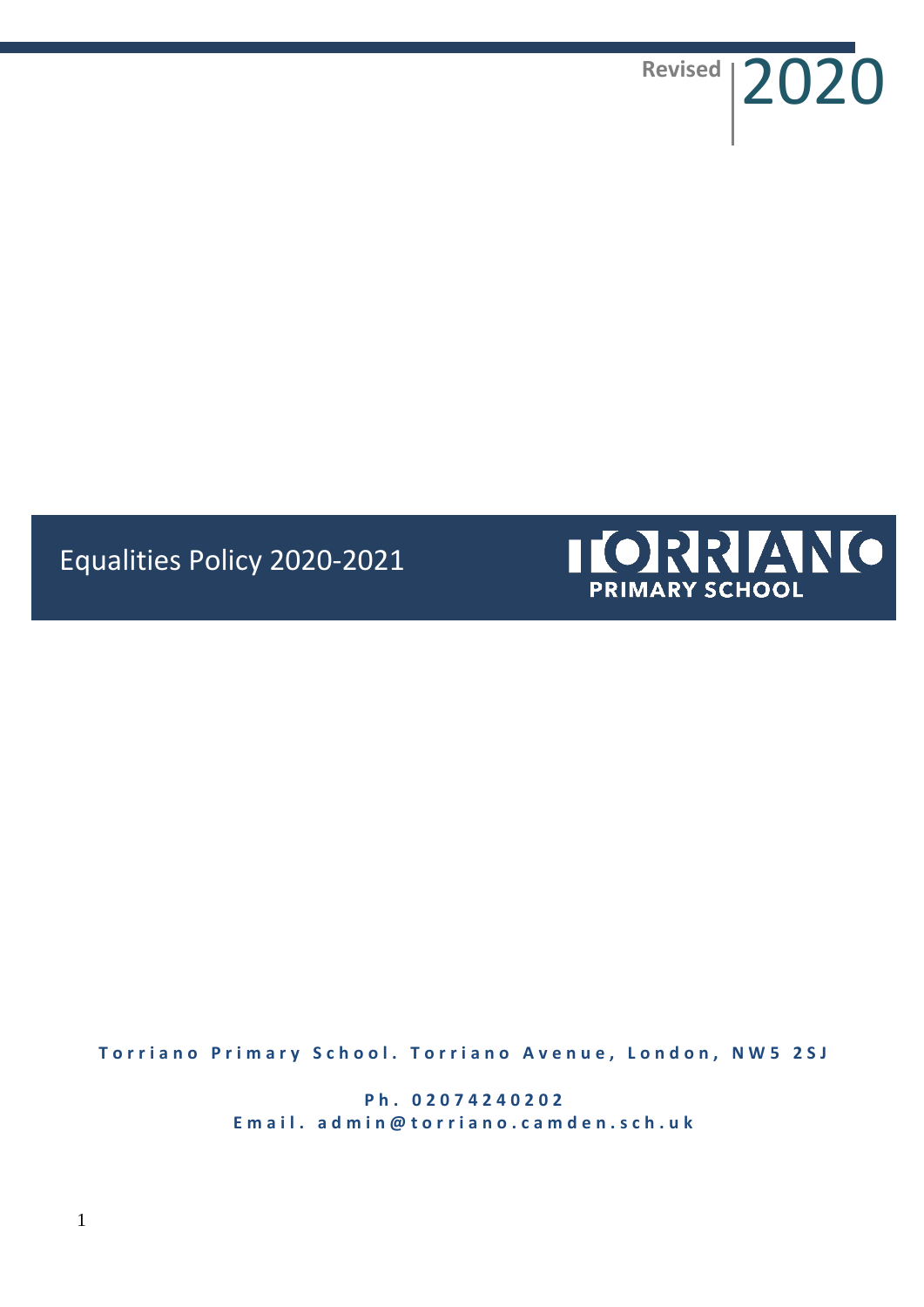# **Introduction**

Torriano is a Gold Rights Respecting school where the rights of all are at the forefront of learning and practice.

We are committed to the Equality Act 2010 which is about ensuring inclusion and equality for all, so that no policies or practices result in unfair or less favourable treatment of pupils or adults on the grounds of a protected characteristic.

The protected characteristics in the Equality Act that apply to everyone are;

- Sex
- Sexual orientation
- Race
- Disability including learning difficulties
- Pregnancy and maternity
- Religion or belief including having no belief
- Gender reassignment

There are two further characteristics which apply to adults: age and marital or civil partnership status. We also include other areas of equality, such as gifted or talented ability, social and economic circumstance and speakers of languages other than English. Our school is an inclusive school situated in a culturally diverse area, where we focus on the well-being and progress of every child and where all members of our community are of equal worth.

We believe every possible effort must be made to ensure that individuals within this school are valued and have the opportunity to develop their full potential within a context of mutual respect, justice and fairness. We have high expectations of all our staff and learners and ensure that they achieve their best, whatever their abilities, disabilities, gifts or talents. All individuals within the school are entitled to learn, teach and work within a non-threatening and supportive environment in which the development of selfesteem and confidence is enhanced. We want everyone in the school community to be proud of who and what they are and of their school community.

| Pupils in school                   | 449       |
|------------------------------------|-----------|
| Proportion of disadvantaged pupils | 38% (169) |
| Pupils with EAL                    | 46% (200) |
| Pupil premium                      | 38% (172) |
| Pupils with SEND                   | 14% (63)  |

This policy was developed after taking into account the needs of our school community. It is part of our commitment to promoting equalities and providing an inclusive school. We believe that the Equality Act provides a framework to support our commitment to valuing diversity, tackling discrimination, promoting equality and fostering good relationships between people. It also ensures that we continue to tackle issues of disadvantage and underachievement of different groups.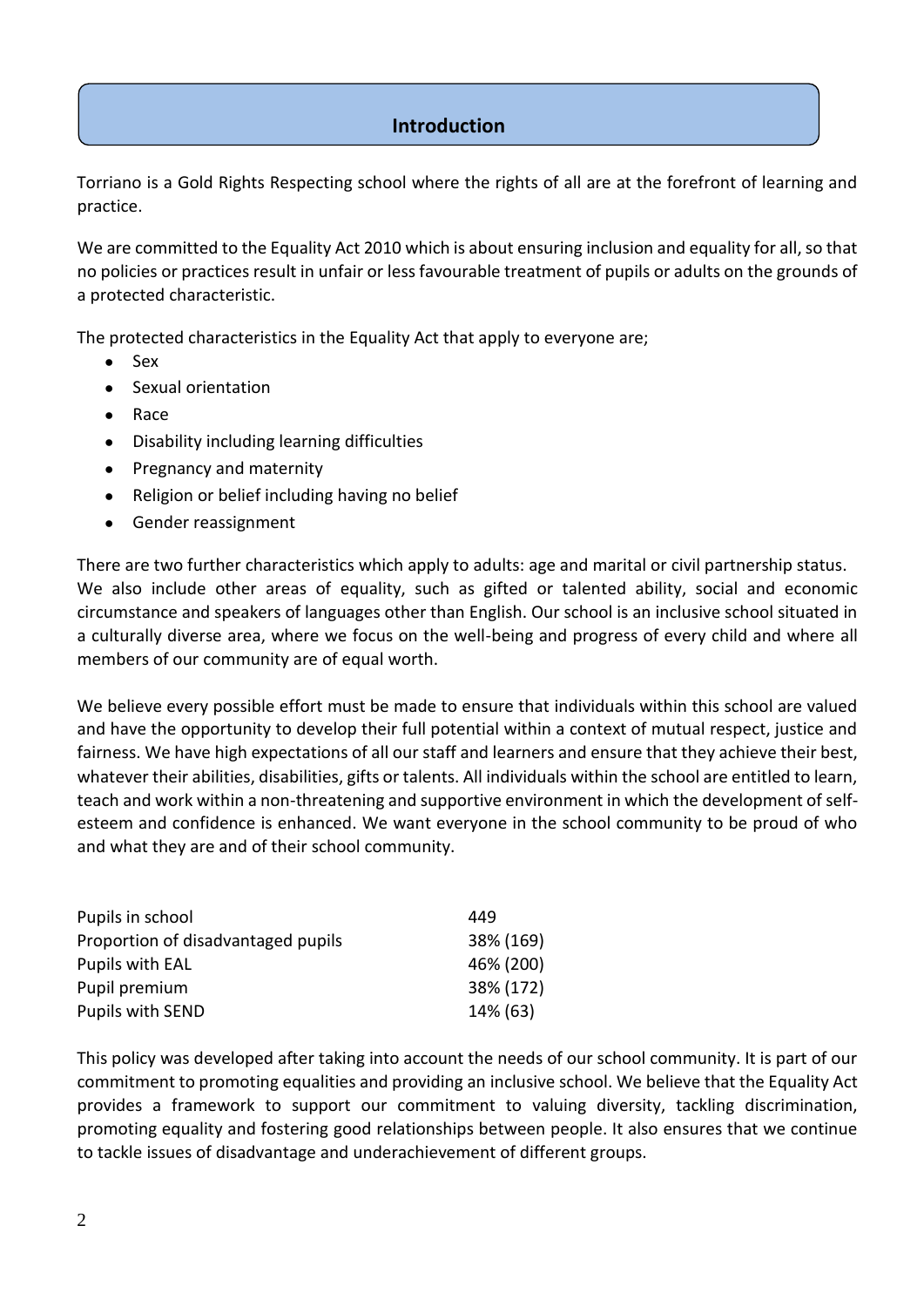We recognise that these duties reflect international human rights standards as expressed in the UN Convention on the Rights of the Child (UNCRC), the UN Convention on the Rights of People with Disabilities and the Human Rights Act 1998.

# **Purpose of this policy**

The **Equality Act 2010** was introduced to ensure protection from discrimination, harassment and victimisation on the grounds of specific characteristics (referred to as protected characteristics). This means that schools cannot discriminate on the basis of age, disability, gender reassignment, race, religion or belief, sex, sexual orientation, marriage and civil partnership and pregnancy and maternity.

The Act requires all public organisations, including schools to comply with the Public Sector Equality Duty and two specific duties

# The **Public Sector Equality Duty** or "general duty"

This requires all public organisations, including schools to

- Eliminate unlawful discrimination, harassment and victimisation
- Advance equality of opportunity between different groups
- Foster good relations between different groups

Additionally, there are two "specific duties". They require all public organisations, including the school to

- 1. Publish information to show compliance with the Equality Duty
- 2. Publish equality objectives at least every 4 years which are specific and measurable

This policy describes how the school is meeting these statutory duties and is in line with national guidance. It includes information about how the school is complying with the Public Sector Equality Duty and also provides guidance to staff and outside visitors about our approach to promoting equality.

Under the Public Sector Equalities Duty, the school must prepare and publish equality objectives, updating these at least once every 4 years.

The objectives which we have identified represent our school's priorities and are the outcome of a careful analysis of data and other evidence. It also takes into account national and local priorities and issues. We review and update our equality objectives every year and report annually to the governing body on progress towards achieving it.

- *To teach a curriculum which reflects the different cultures and ethnic groups within our school community and promotes anti-racism,*
- *to increase understanding between religious groups,*
- *to reduce the number of homophobic incidents,*
- *to narrow the gap in performance of SEND pupils,*
- *to encourage girls to consider non-stereotyped career options.*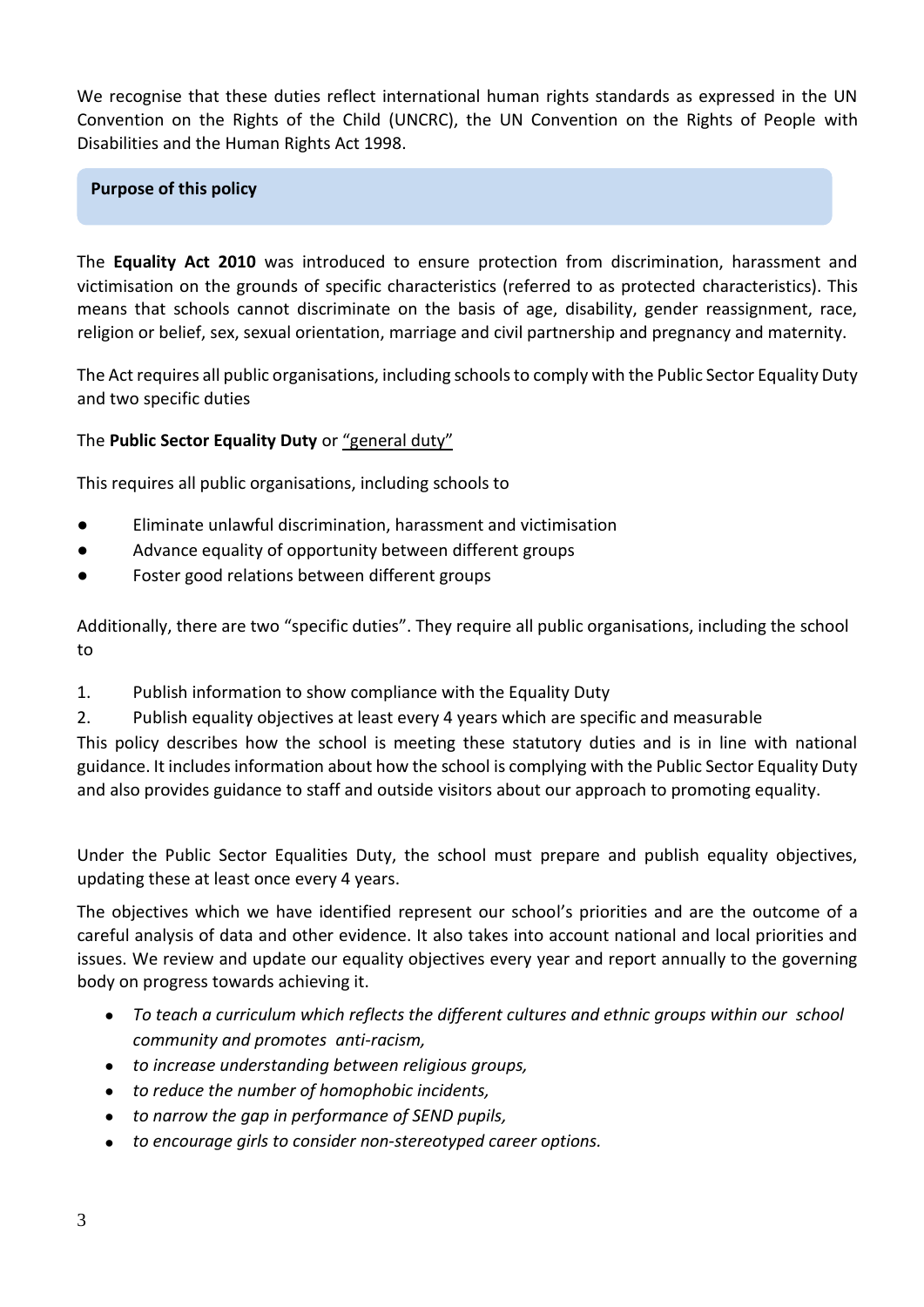This policy links to the Relationships Education policy, the Safeguarding and Child Protection policy, Behaviour policy, Equality policy and Online Safety policy.

#### **Information about the school's compliance with the Equalities Act**

As a Gold Rights Respecting School we are committed to creating an inclusive school which promotes diversity and equality and fundamental British Values. Teaching at Torriano ensures that all children develop respect for others and for difference and tolerance and understanding of all aspects of diversity. We want all children to understand and feel accepted in the society they are growing up in and for every child in Camden to thrive in modern Britain.

We take positive and proportionate action to address the disadvantage faced by particular groups of pupils with particular protected characteristics, such as targeted support. The actions are designed to meet the school's Equality Objectives.

#### **Eliminating discrimination, harassment and victimisation**

- We take account of equality issues in the way we provide education for our pupils and the way *we provide access for pupils to facilities and services.*
- We track trends in any incidents relating to protected characteristics and respond appropriately *e.g. through assemblies and PSHE lessons.*
- *We are aware of the Reasonable Adjustment duty for disabled pupils – designed to enhance access and participation to the level of non‐disabled pupils and stop disabled children being placed at a disadvantage compared to their non‐disabled peers.*

● *The Headteacher ensures that all appointment panels give due regard to this policy so that no one is discriminated against when it comes to employment, promotion or training opportunities.* 

#### **Advancing equality of opportunity between different groups**

We offer a curriculum which embraces the diversity in our society and recognises the contributions, both historical and current, made by people who have disabilities, are from different ethnic groups.

We provide opportunities to discuss issues around gender, sexual identity, race/ethnicity, disability, religion, language. Staff understand the importance of promoting awareness of the contributions to knowledge made by people who have disabilities, are from different ethnic groups, lesbian or gay. We recognise that positive images of people will work to counteract stereotyping.

We ensure equality of access for all learners to a broad and balanced curriculum relevant to their diverse individual needs, removing barriers to participation.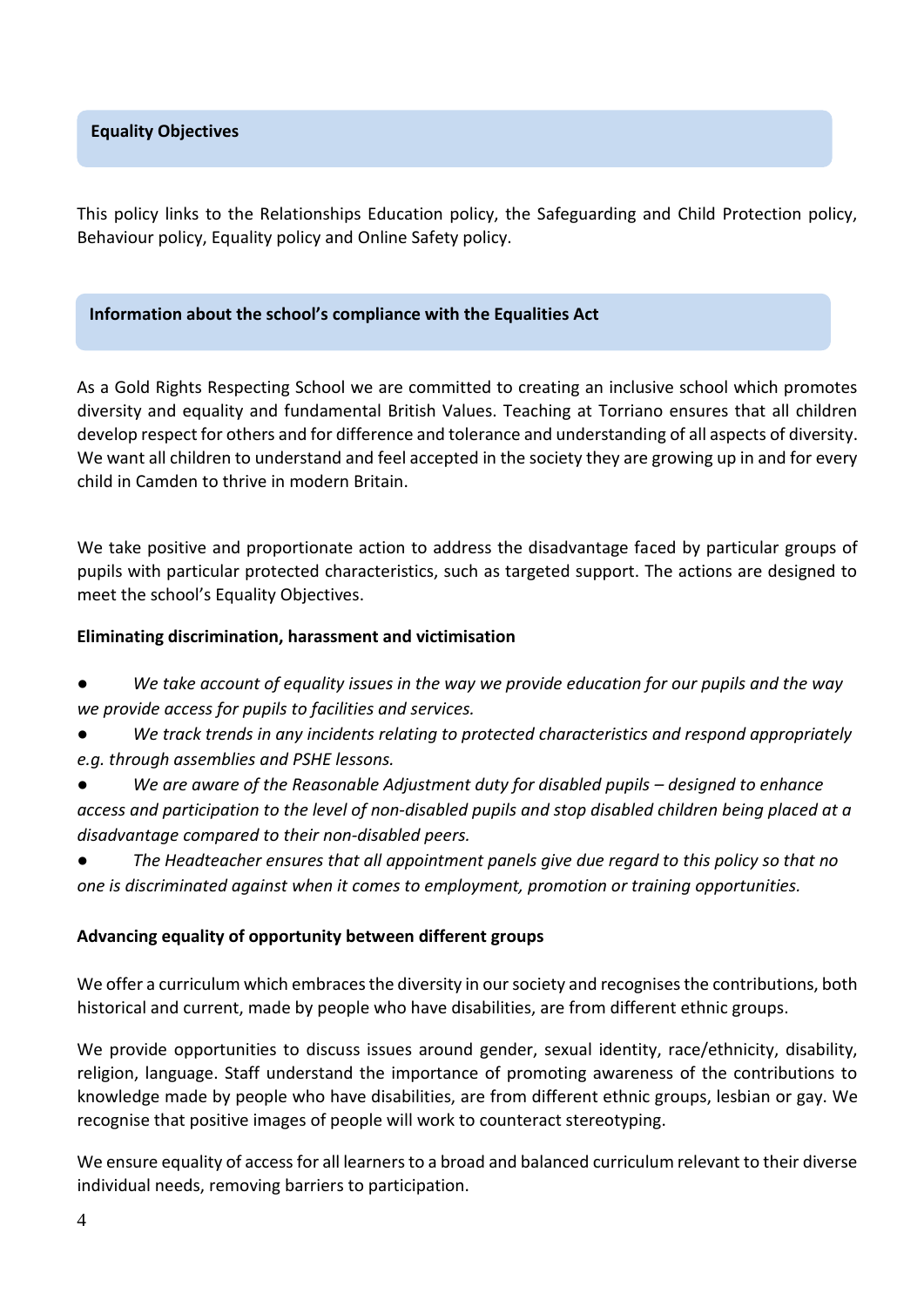The school actively promotes equality of opportunity between boys and girls, men and women, as an employer, provider of education and provider of services to the community. Through our Lifting Limits programme we encourage boys and girls to participate fully in areas where traditionally they do not always perform well.

We ensure that our school environment is accessible to all; we provide appropriate aids, equipment and resources as necessary to enable learners to gain full access to the curriculum and we organise classrooms for ease of access for learners and adults with disabilities (see Accessibility Plan).

Learners are encouraged to participate in all areas of school life. We ensure that learners with difficulties that affect their learning, behaviour and social and emotional development are appropriately supported so that they have access to all the learning and social opportunities that the school offers.

In planning work and activities, staff assess the possible impact of what is planned for different individuals and groups and make any appropriate adjustments to ensure access, participation and learning for all learners where possible.

For outings or school journeys, staff carry out risk assessments and make reasonable adjustments to ensure optimum participation for all learners.

We keep a record of different prejudice-related incidents and provide a report to the governors about the numbers, types and seriousness of prejudice-related incidents at our school and how we deal with them. We review this data termly and take action to reduce incidents.

Through our Anti-Racism Working Group we carefully consider representation across the curriculum, as well as within the staff and governor groups. We explicitly teach anti-racist lessons and have trained with the Black Curriculum to increase racial literacy and challenge prejudice and unconscious bias within our school.

We have procedures, working in partnership with parents and carers, to identify children who have a disability through our pupil admissions meetings.

Data is gathered regularly on all aspects of learner achievement and attainment. It is analysed in terms of difference e.g. gender, ethnicity, free school meals, type of SEND disability, and if any groups of learners are seen to be making slower progress or doing less well than we expect, then action is taken to investigate the cause and make improvements.

Monitoring for equality is carried out through the school's regular systems e.g. through data analysis, consultation, regular observations of lessons and other curricular activities, surveys of parent/carer and learner views. We involve a wide range of staff, governors and outside agencies in this. Regular reports are made to the Governing Body.

We recognise that the school is a socially and economically diverse society and that our families and staff come from a range of socio-economic backgrounds. As far as possible, we ensure that, in relation to school, no learner or family is disadvantaged by their socioeconomic status and that all are treated fairly and equitably. When we are aware that learners or families are in need of financial support, our staff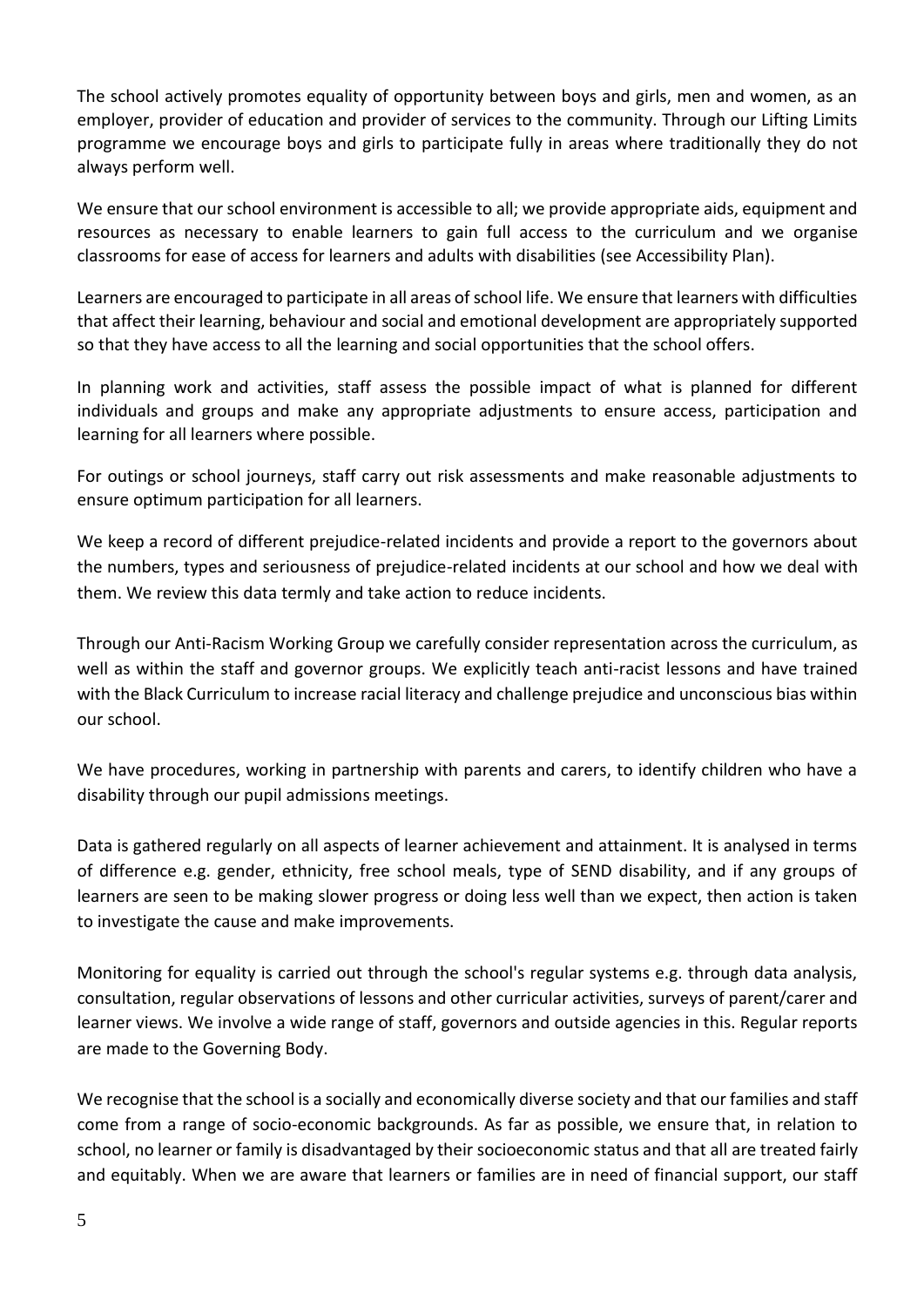ensure that appropriate information is given to parents/carers and they are put in touch with appropriate services and voluntary organisations.

We avoid language that runs the risk of placing a ceiling on any pupil' achievement or that seek to define their potential as learners, such as less able

We collect, analyse and publish data:

- on the school population by gender and ethnicity
- on the % of pupils identified as having a special educational need and/or disability and by their principal need or disability
- by year group in terms of ethnicity, gender and proficiency in English
- on inequalities of outcome and participation, related to ethnicity, gender and disability and proficiency in English

We publish an analysis of standards reached by different groups at the end of each key stage:

- White British FSM and non-FSM
- Bangladeshi
- **Black African**
- Congolese
- Somali
- Black Caribbean
- Free School Meals
- EAL
- All SEND Classification
- SEN Support and SEN EHCP
- Looked after Children
- Known GRT
- Refugee

# **Fostering good relations**

Torriano is a rights respecting community which promotes active, global citizenship. We have an energetic and enthusiastic pupil voice which champions the rights of learners and strives to provide an inclusive learning climate in the school. We value children's rights and specifically Article 2 of the UNCRC which states that:

 *Parties shall respect and ensure the rights set forth in the present Convention to each child within their jurisdiction without discrimination of any kind, irrespective of the child's or his or her parent's or legal guardian's race, colour, sex, language, religion, political or other opinion, national, ethnic or social origin, property, disability, birth or other status.*

We prepare our learners for life in a diverse society and ensure that there are activities across the curriculum that address international issues and promote the spiritual, moral, social and cultural development of our learners.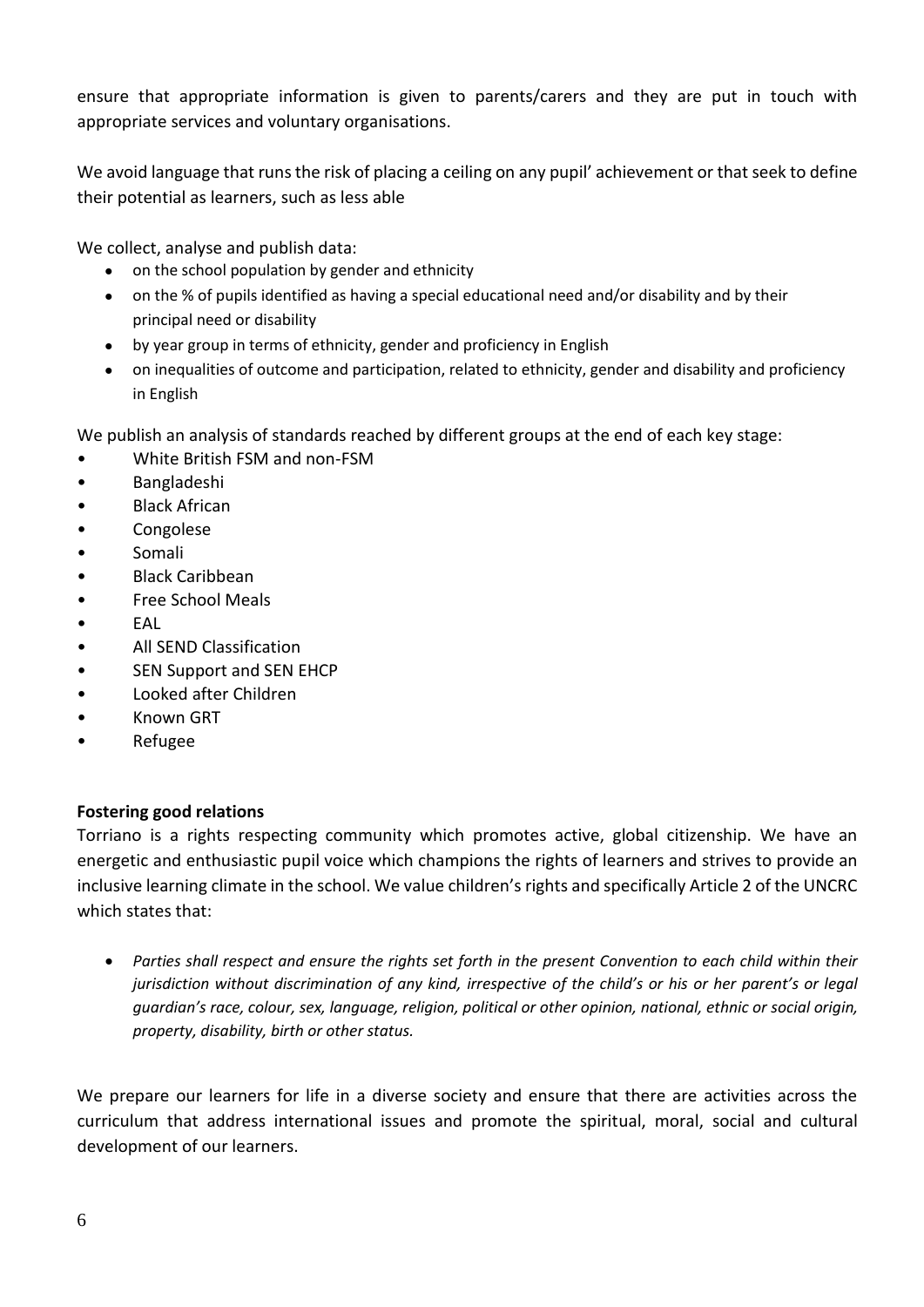We use assemblies and opportunities within the curriculum, as appropriate to teach about difference and diversity and the impact of stereotyping, prejudice and discrimination. We discuss equality issues, promote understanding and good relations and encourage learners to value and respect others and to challenge inappropriate attitudes and behaviours. We encourage all our children to have a voice, however where our children are unable to voice their own views, adults will advocate for them. We provide opportunities for learners to empathise with different experiences.

We use materials and resources that reflect the diversity of the school population and local community in terms of race, gender, sexual identity and disability, challenging stereotyping. All learners have the right to see non-stereotyped and positive role models and images of men and women from diverse groups. We ensure that our resources include the contribution of different cultures throughout the world. We take all opportunities to celebrate the achievements of our learners and people with disabilities outside the school and in public life.

We promote a whole school ethos and values that challenge discriminatory language, attitudes and behaviour. We provide opportunities for all learners to appreciate their own cultures and celebrate the diversity of other cultures. We promote positive messages about equality and diversity through displays, assemblies, invited visitors, whole school events e.g. Black History Month, Refugee Week, Unicef's Send My Friend campaign.

## **Other ways we address equality issues**

We review relevant feedback from parent questionnaires, parents' meetings, parent-school forums and/or focus meetings or governors' parent-consultation meetings, annual reviews and from complaints.

We analyse responses from staff surveys, staff meetings, training events and staff exit interviews. We review team feedback and responses from the learners, their families and carers including from the Student Council and whole school surveys on learners' attitudes to self and school.

We invite responses and feedback at Governing Body meetings and from the Governing Body's working groups.

We have an Anti -Racism Working group which includes representatives from the school staff and community which examines the language, practices and curriculum within the school.

# **Addressing prejudice and prejudice based bullying**

The school challenges all forms of prejudice and prejudice‐based bullying, which stand in the way of fulfilling our commitment to inclusion and equality:

- Prejudices around disability and special educational needs
- Prejudices around race, religion or belief, for example anti‐semitism and Islamophobia,
- Travellers, migrants, refugees and people seeking asylum

• Prejudices around gender and sexual orientation, including homophobic and transphobic attitudes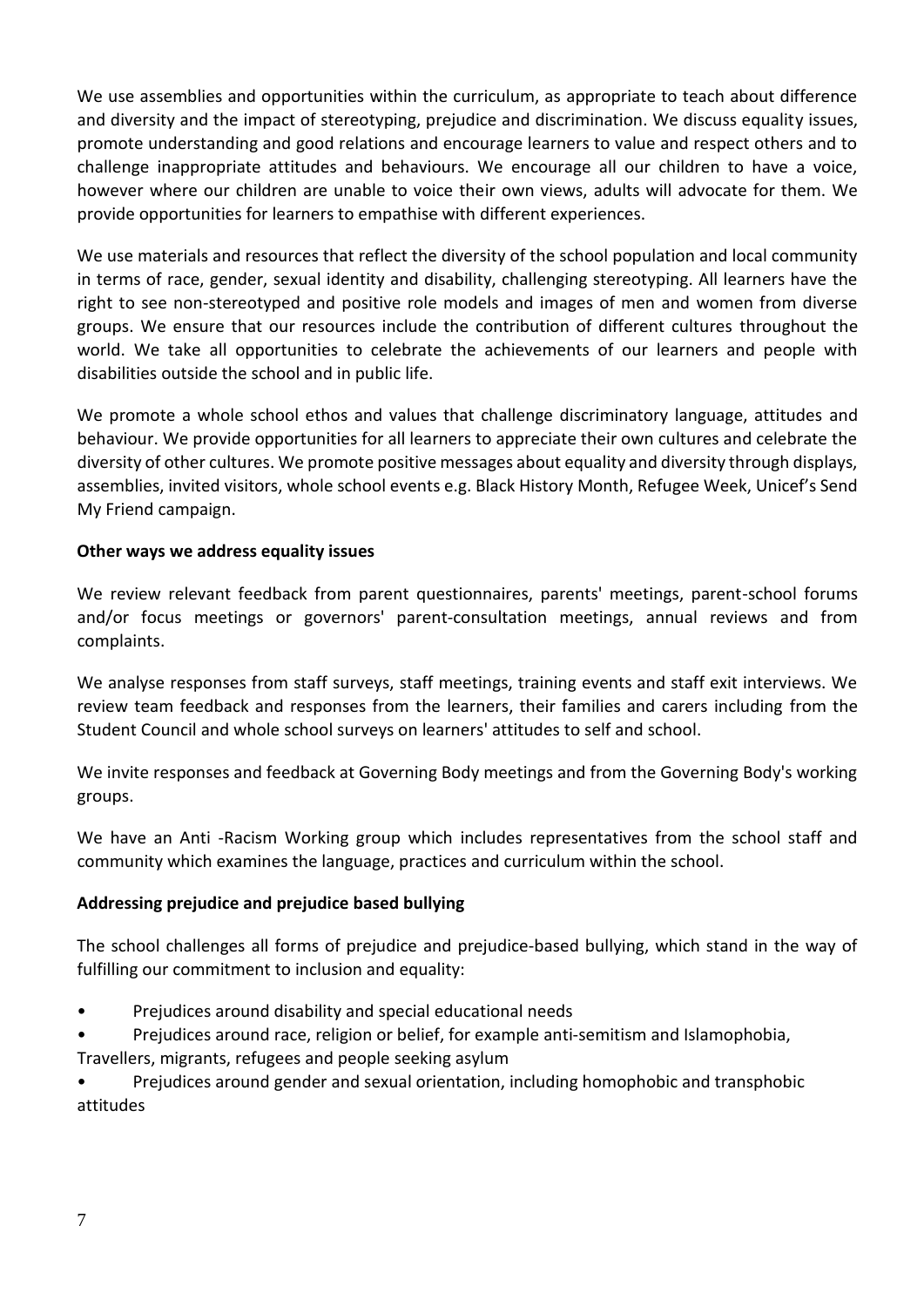We keep a record of different prejudice-related incidents and provide a report to the governors on the numbers, types and seriousness of prejudice-related incidents at our school and how we dealt with them. We review this data termly and take action to reduce incidents where appropriate.

## **Training**

Torriano is committed to equalities and this is reflected in our policies for staff, including our policies for staff conduct, discipline and grievance.

We provide training and guidance on Equalities for all staff new to the school as part of the induction procedure. We will go through the principal expectations and duties of the Equality Act at a whole staff meeting at the start of each school year. Staff will receive a certificate of attendance.

#### **Monitoring and reviewing the policy**

We review and update our equality objectives every year and report annually to the governing body on progress towards achieving them. We involve and consult staff, pupils, governors and parents and carers.

We publish an evaluation of the success in meeting these objectives as part of our School Improvement Plan evaluation.

#### **Accessibility Plan**

Combined with our Equality policy, we also have an Accessibility Plan

[https://www.torriano.camden.sch.uk/wp-content/uploads/2017/01/Accessibility-Plan-201](https://www.torriano.camden.sch.uk/wp-content/uploads/2017/01/Accessibility-Plan-2017-Updated.pdf)[7-](https://www.torriano.camden.sch.uk/wp-content/uploads/2017/01/Accessibility-Plan-2017-Updated.pdf)[Updated.pdf](https://www.torriano.camden.sch.uk/wp-content/uploads/2017/01/Accessibility-Plan-2017-Updated.pdf)

#### **Roles and Responsibilities**

We expect all members of the school community to support our commitment to promoting equalities and meeting the requirements of the Equality Act.

#### ● **Governing body**

The governing body is responsible for ensuring that the school complies with legislation, and that this policy and its related procedures and action plans are implemented. A member of the governing body has been assigned to be the governor responsible for detailed monitoring of this policy and equalities as a whole.

#### **Headteacher and Leadership team**